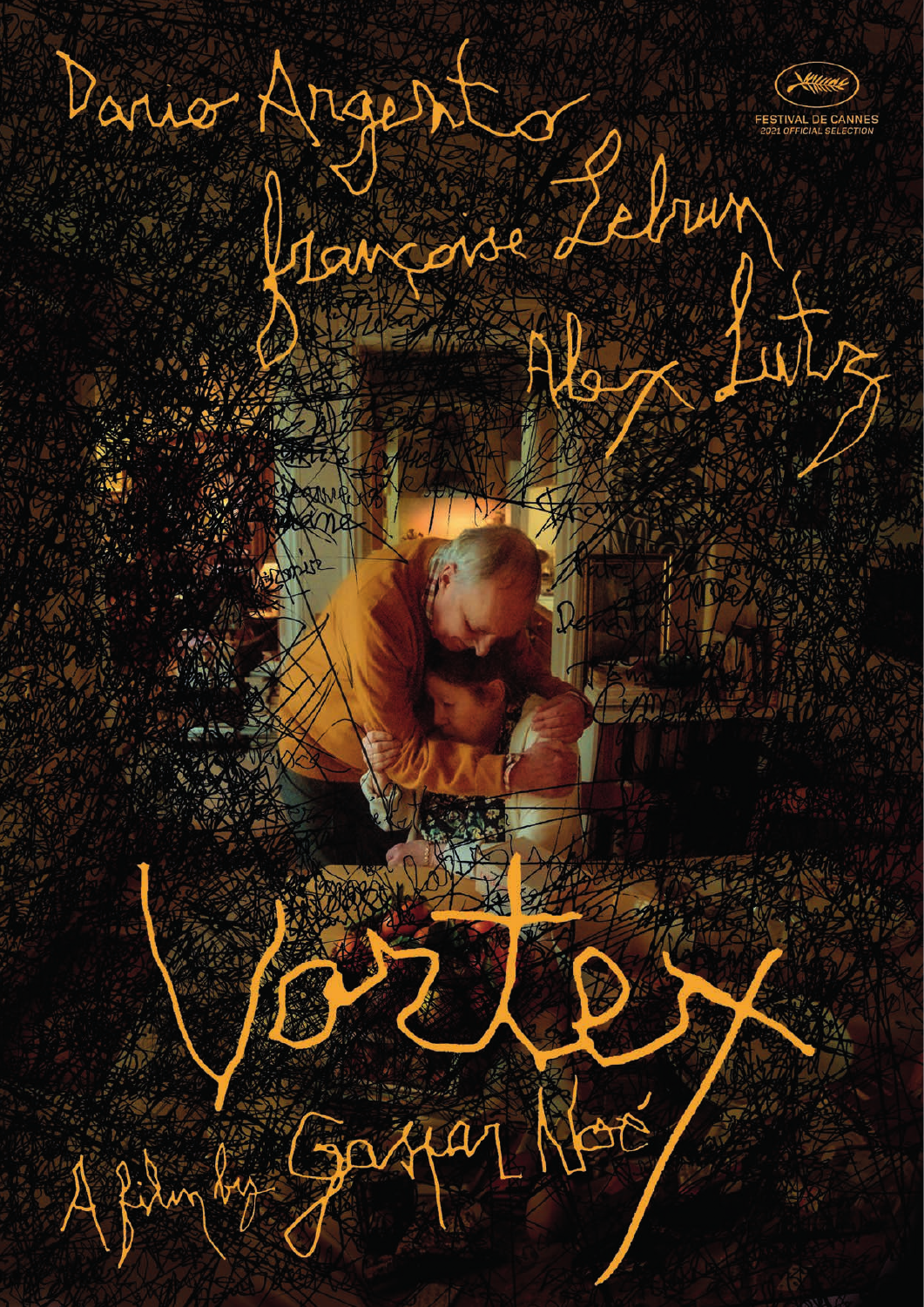

## LIFE IS A SHORT PARTY THAT WILL SOON BE FORGOTTEN.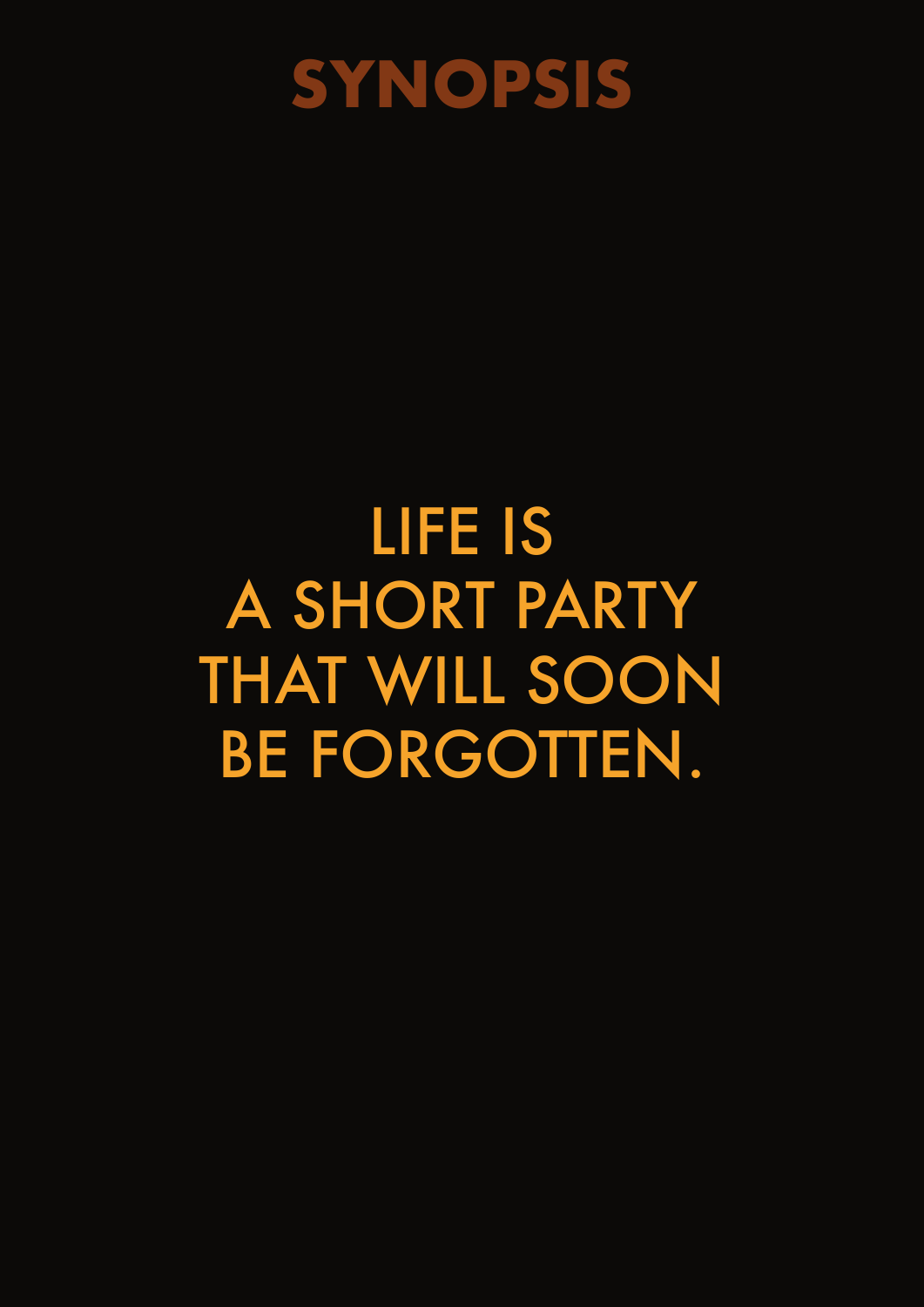## **INTERVIEW WITH GASPAR NOÉ**

#### **What was the origin of Vortex?**

I've been wanting to make a film with elderly people for several years. With my grandparents, then with my mother, I realized that old age involves very complex survival issues. It generates overwhelming situations in which those who have protected you most revert in turn to their childhood. So I imagined a film with an extremely simple narrative, with one person in a state of mental deterioration losing the use of language, and her grandson who has not yet mastered it, as two extremes of this brief experience that is human life.

#### **It's your least provocative, least violent film to date.**

That's not for me to judge. While it's my first feature film for all audiences, I'm also told that – due to the very common situation it describes, which most people are or will become familiar with – it's the toughest.

I've already made films that scared people, turned them on, or made them laugh. This time I wanted to make a film that made them cry as hard as I could cry, in life as at the cinema. Tears really do have a sedative effect when they come into contact with the membranes of the eyelids, which makes them one of the most pleasurable substances there is.

Also, this isn't the first time that I've filmed with the greatest love people older than me: it was the case with Philippe Nahon with whom I made Carne and I Stand Alone. But this time, Vortex is really inspired by recent experiences in my life, and all those ultra-brilliant loved ones whose powers of thought I saw decay and then die before my eyes. The film probably refers to the emptiness that surrounds us and in which we float. I've also been told that it recalls Enter the Void in the sense that its subject is the great emptiness that is life and not death.

#### **It's also your most radical, desperate film.**

Maybe, in any case not very Manichean. It's just the story of a genetically programmed disintegration, when the whole house of cards collapses. As we wrote for the Cannes Film Festival synopsis: Life is a short party that will soon be forgotten.

#### **Did you write this film following your sudden brain haemorrhage?**

No, not at all. I'd already thought about the subject for this film long before. On the other hand, with this stroke, from which there was very little chance that I would emerge alive or unscathed, I was catapulted onto the dark side of the moon. While I was on morphine for three weeks, I thought about my death and its consequences for all those around me, the mess I would have left behind. That's death: the objects of a life you leave to others and that disappear in a garbage truck as quickly as memories that rot along with the brain. In any case, since the hand of destiny gave me some joyful extra time, I feel that I'm more serene with these two concepts we call life and death. In addition, the convalescence that was imposed on me, followed by this fabulous collective experience of confinement linked to a virus, allowed me to spend months discovering the greatest melodramas of Mizoguchi, Naruse and the unjustly forgotten Kinoshita, whose melancholy, cruelty and aesthetic inventiveness reminded me what truly great cinema could be.

#### **Was it a commando shoot?**

I wrote a 10-page text, that grew to 14 pages when I expanded the bodies of the characters to deposit it at the CNC (laughs). Canal + committed and I got the *avance sur recettes* for the first time. I shot in April, over 25 days, and finished on May 8th. I had an editing room on set and, since we didn't have very long shooting days, I started editing right away, in the evenings, on weekends. It was very fast, especially the post-production before Cannes, but I love speed. It worked well for Fassbinder, it worked well for all the great Japanese directors in the 60s. Why do slowly what you can do quickly?

#### **When did you have the idea for the split-screen?**

The story of the film is very commonplace, it's just something that happens quite naturally for people aged 80 and over that their children must manage. And these situations are so heavy day-to-day that most of those over 50 carry them like individual curses that they're almost ashamed to talk about.

For the form, I envisaged something almost documentary, without written dialogue, and on a single set, as realistic as possible. The only aesthetic position I took was to film some scenes in split-screen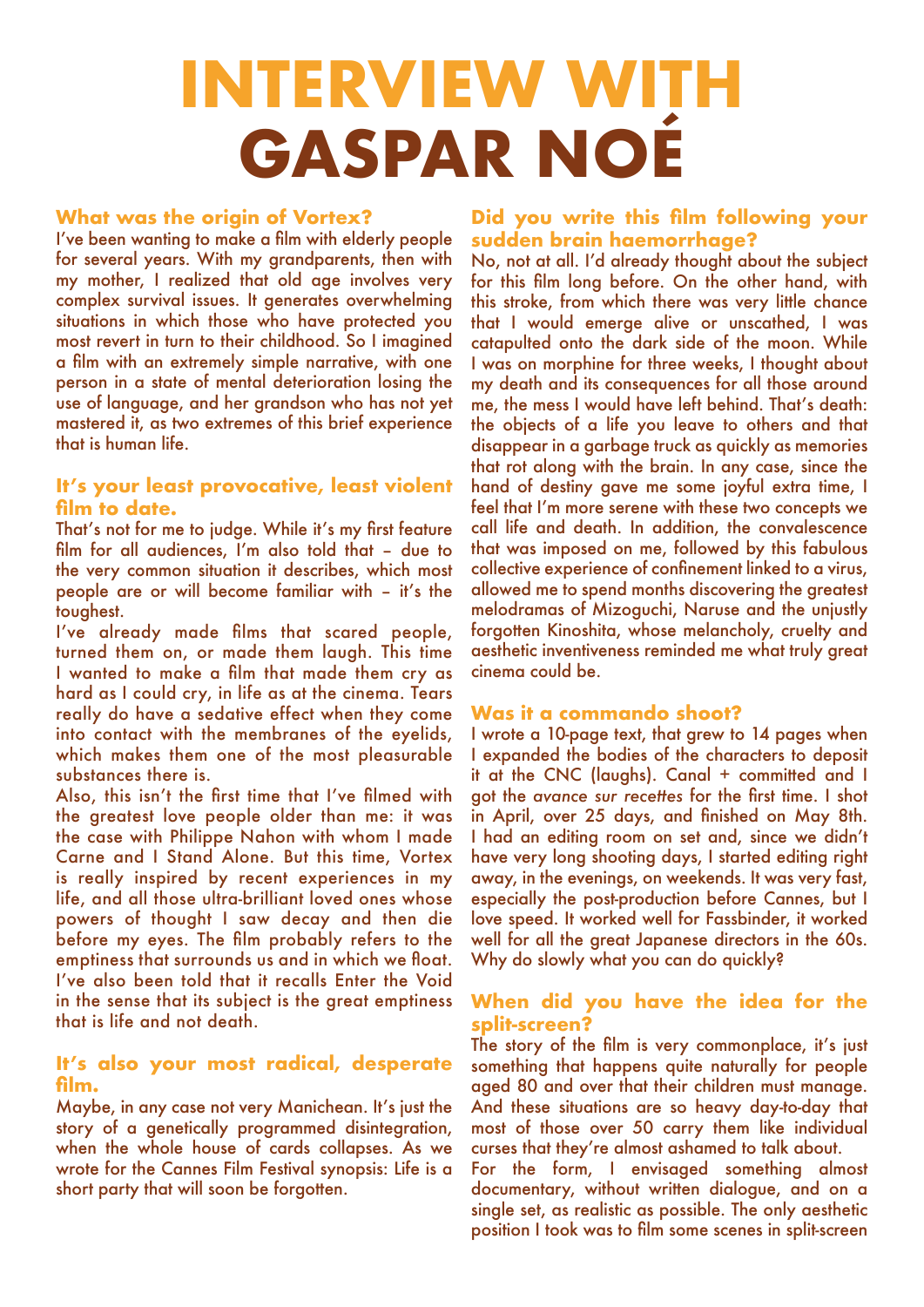to emphasize the shared loneliness of this couple, but I hadn't planned to do so over the entire duration of the film. The first week I only shot a few sequences with two cameras, but in the editing room I realized that when one of the characters left the frame, leaving us alone with the other, I really wanted to continue to see what he or she was doing at the same time. Reality is the sum of the perceptions of those who make it. And since there's nothing more boring in cinema than this artificial tv movie language that almost everyone uses I thought, as long as we're making something as contrived as a film, why not have fun with the split-screen?

So I timed the shots and filmed the missing parts to complete the sequences. The process then imposed itself from the second week of filming. It feels like we're following two tunnels that evolve in parallel but never meet, two characters irrevocably separated by their paths in life and by the image. The camera language was a bit complex, and, as usual, I hadn't made storyboards. It requires a good spatial logic and I was constantly solving a mental Rubik's cube. Once again, I slept very badly at night.

#### **And your actors?**

My three actors were the most beautiful Rolls-Royces of improvisation that I could have dreamt of. But by working with Françoise and Dario, given my admiration for them, I put myself under a lot of pressure, joyful and constructive as it was. I didn't want to screw up, to do a lazy directing job in front of a master of the image like Dario Argento, nor dare to miss a single performance by anyone with Françoise in the film.

I've idolized Françoise since discovering her in The

Mother and the Whore, even though Jean Eustache's use of ultra-precisely written dialogues is the exact opposite of what I try to do.

When Dario agreed to act in the film, I had less than a fortnight to find his son. I thumbtacked photos of Françoise and Dario on a wall and asked myself who could be physically credible as their child. Then I thought of Alex Lutz. I'd seen Guy by chance and was blown away by his performance. I stuck his photo next to his parents' and it worked perfectly. We met, and he was available. And when he told me he had himself directed Guy from a 10-page screenplay, I figured we were well suited!

#### **With this more 'grown-up' film, you may even risk getting good reviews.**

Most great films are massacred when they're released, and the worst ones are venerated…So I don't care. To paraphrase Pasolini, what we do is more important than what we say. *Vortex* might be more 'adult' than my other films. But, *I Stand Alone* and my short *SIDA* aside, I feel as if I've only really made films about teenagers for teenagers. Today, at 57, perhaps I'm finally entering adulthood a little. I am getting into an unkown world.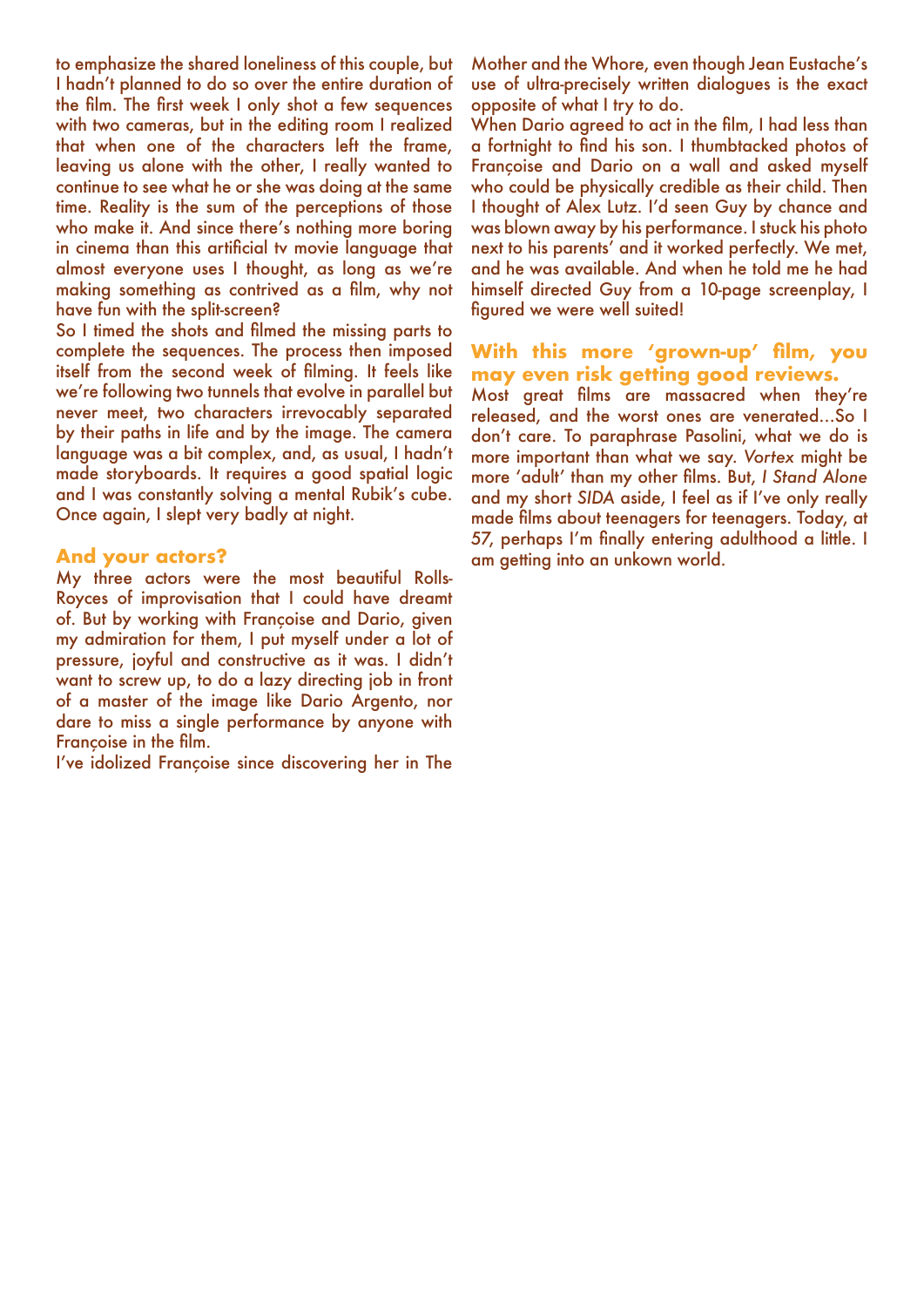# **FRANÇOISE LEBRUN**

#### **Do you know why Gaspar Noe called you in?**

Yes! He saw The Mother and the Whore and he loves that film, it really moved him. But we didn't talk much about it, we stayed very demure.

#### **Did he give you a script?**

No, and I didn't want one. He called me a few months ago, we had lunch. Later, he asked if wanted to read the script and I refused, because it was obvious to me that we were going to do something together. He more or less told me the story, but I had a kind of trust in our connection. I thought: This man has seen what I can do and loved what was at the origin of my whole story with cinema. So, I trusted him. It's as simple as that…

#### **Were you familiar with Gaspar Noe's cinema?**

A little. I had seen *Lux Æterna* and he gave me some DVDs of his films that made me laugh a lot… I felt he filmed his actors with great empathy… I'm thinking of certain shots of Béatrice Dalle... he has a beautiful way of looking at actors and actresses. Gaspar Noe is the son of a painter, and I find that he works like a painter, he prepares his frame like a painting. He's very meticulous with the composition of the image.

#### **Still, he is seen as a provocative director, with scenes that venture very deep into violence or sex.**

Obviously he didn't want to take me in that direction, with this film, he took a different turn. I pretty much knew that the subject was very personal to him, he has a deep understanding of the character I portray. That helped me to act it. I watched a lot of documentaries about Alzheimer's and I realised that each person develops their own disease. I threw myself into it knowing that Gaspar was there to direct this exploration of the unknown that I was making.

#### **Does Gaspar talk about the psychology of the characters?**

Not at all! Or perhaps I didn't get it! (laughs) He gives practical indications: "An emptier look, wiggle your fingers, mumble…" Very concrete things. He doesn't talk about the character's moods and so much the better because I can't bear all that.

#### **How was the filming?**

Through the documentaries I watched, I discovered that people who suffer from Alzheimer's often have problems with speech and don't always respond when they're spoken to. With my partners I tried to find a way of communicating that wasn't necessarily with words. It was a demanding adventure but undertaken with trust. And my two partners were terrific. We were in the same boat, each with our own modes of communication. You know we did retakes a couple of weeks after the end of the shoot, simple things – I go out in the street again, I walk… I found that it took me some time to recover the state I was in during the shoot. Without my realising it, it had been a dive into something unfamiliar to me, that I hadn't controlled. A leap into the unknown. One of the first people to watch the film asked Gaspar if I really had Alzheimer's, so I did a good job…

#### **Was it a demanding shoot?**

It was necessary to abandon all preconditioned reflexes. Because of the split-screen we did many takes. The biggest task was to let go of control. And at the same time, because of the work with two cameras, it was sometimes also very technical. I remember we once had to do a take of exactly ten seconds. It's a change and it's very exciting.

#### **If everything was improvised on set for this film, was there any improvisation in The Mother and the Whore?**

Absolutely not. We had a text specific to the last comma and Jean asked us to redo each take until it was perfect. There wasn't an ounce of improv in *The Mother.*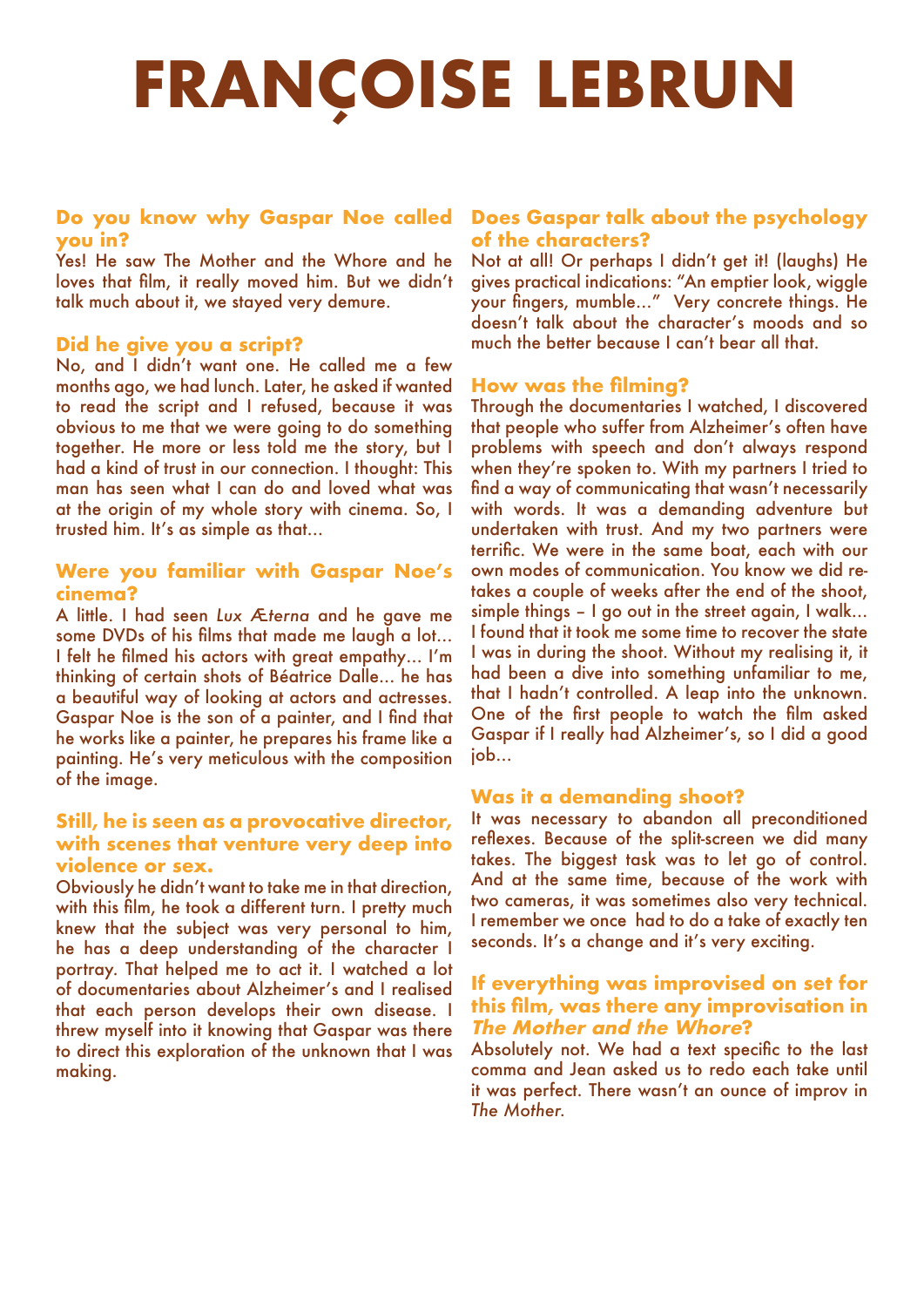## **DARIO ARGENTO**

#### **This is the first time you've taken the lead role in a film.**

I was the narrator for several of my films, including *Suspiria, Opera* and *Tenebrae* and you can see my hands stabbing women in *Giallos*. Gaspar is one of my great friends, we've known each other for more than twenty years. He begged me, told me he wrote the film for me, everyone around me advised me to act in *Vortex*. Even so, when Gaspar came to see me in Rome and we watched his film *Love* at 10am, I must admit that I had big doubts… It was my daughter, Asia, who finally convinced me. So, at 80, I agreed to play my first leading role, and in French. I put all my will, all my strength, all my being into it.

#### **What did you think of the script?**

There wasn't a script, perhaps some 15 pages. My two partners and I improvised the whole film. Gaspar would tell us about a situation and we'd improvise for longer or shorter periods of time. But it wasn't really complicated, I think it would have been harder for me with a real script, with dialogues to follow, since I struggle with French. I had to search for the truth in the depths of myself, of my feelings.

#### **Did your experience as a director help you to incarnate a character?**

Of course. I've directed actors for years, I've been at their side. And I remembered it. For *Vortex* it was sometime very technical, because of the two cameras and the split-screen, with many shots – even if I too shoot my films with two cameras. As an actor you don't think about it, you think about your marks, about what you have to say, but not about the cameras. Gaspar did the framing himself, he was behind one of the cameras. He pitched in and talked to the actors a lot. But it was very tiring. We shot the same scenes many times in a row but I didn't remember my improvisations so I would do something else… The improvisation sessions were sometimes very long I remember in particular my conversation on the phone with my friend, the critic Jean-Baptiste Thoret, which lasted 31 minutes!

#### **Moreover, you play a film critic.**

You know, I started my career as a critic. Before writing the screenplay for *Once Upon a Time in the West* for Sergio Leone and becoming a director, I was a film critic, in particular for the daily *Paese Sera*. For *Vortex*, Gaspar asked me what my character's profession was and I thought: a film critic.

#### **A word about your partners, Françoise Lebrun and Alex Lutz.**

Françoise is a very interesting actress and Alex is a born improviser, very gifted. He helped me a lot with my improvisations.

**You start shooting your new film Black Glasses at the end of June, having not directed for ten years. How do you feel?** A little restless, I can't sleep these days (laughs). It's a *giallo*, of course, *Black Glasses*, with Asia.

**What will you take away from Vortex?** It is a very intimate film for Gaspar, a personal story that touches him. It might be the most important film he has directed. I'm very happy about this experience, very enthusiastic, but I will never be an actor again,*Vortex* will remain a unique experience. It's finished, absolutely finished. For this reason it remains unique.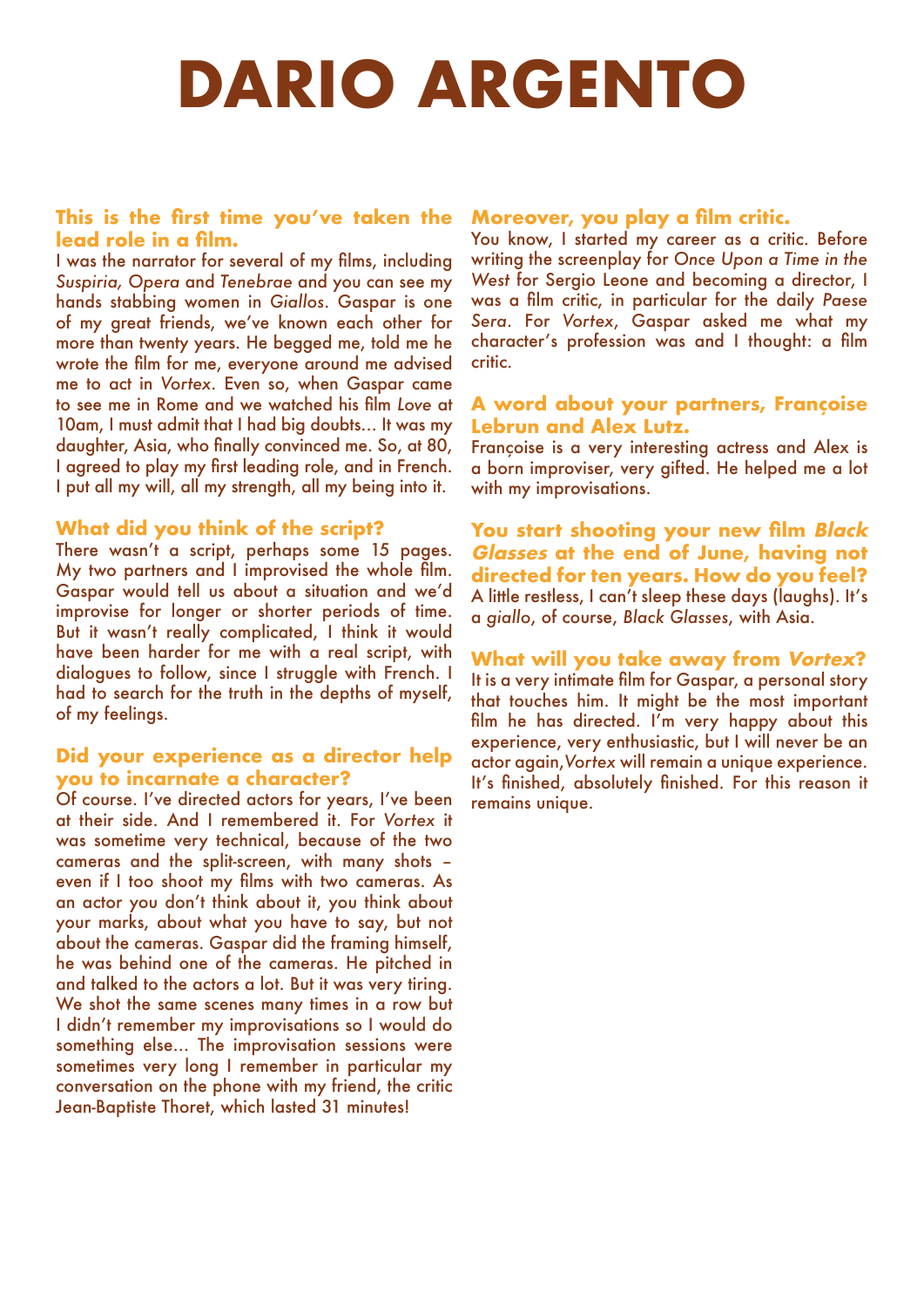## **ALEX LUTZ**

**People might find it surprising to see you in the credits of a Gaspar Noe film.** Really? Tell me why?

#### **I have the impression that you move in different worlds, you have rather the image of a comedian**.

I only think about making unique objects, which don't resemble each other. Like Gaspar I am interested and deeply moved by time, like *Guy* who turns around and tries to move forward, or *Final Set*, the swansong of a 34-year-old tennis player… It's not so inconsistent… Otherwise, I know that Gaspar loved my feature Guy and knew that I love to improvise. As for me, I didn't hesitate. Gaspar called me and offered me the role two weeks before filming began. I love that! Films should always be made like this, with this urgency. There was a window for me, and I went for it. Brilliant!

#### **Isn't it a bit of a leap into the void to appear in a film without a script, that will be improvised as you go along?**

Culture is one of the last sanctuaries where it is a duty not to be afraid. Our profession still allows that. And what could happen to me? Gaspar is a brilliant filmmaker, he has directed wonders, whether I can be an oil or an acrylic on his canvas, that's awesome! The shoot was a crazy chaos in which we told ourselves: "We've got tons of Lego, what can we make together?" I loved making this film.

#### **How did the work unfold day-to-day?**

Gaspar has his film in his head, a total vision of what he's going to do, but no script – maybe 20 pages. On set, it's a strange mix. You feel like you can do whatever you want, but at the same time Gaspar knows exactly what he wants, he doesn't let go of you. There is a heavy, slow and very precise work of setting up with the two cameras, because of the split screen. Sometimes he moves the camera 4 inches, and it makes a real difference. And while he is searching, the actor has time to brew. Then he launches us, with things to say or encounters, and we refine it, take after take.

#### **Does he give you psychological hints?**

He's an artist of great delicacy, he'll give you a few bones to chew on, but he doesn't do psychology. I didn't know if my character was into drugs or if he had given up. We said that he had taken himself in hand, that he worked in some organization. I suggested that my character get some help from a social worker for his son, that he worked in editing to have a schedule that allowed him to get high. He's into drugs without being into drugs, it's the eternal problem of the addict who knows very well that that's what he'll be all his life. A junkie once said to me "Drugs? Simple, it's the mother's breast." I really like the fact that Gaspar doesn't underline anything, doesn't explain everything, and it's for the viewer – the co-author – to fill in the blanks.

#### **How did you work with your two partners?**

It was very powerful with Françoise and Dario. I was familiar with Dario's films, I liked his language, his accent, in a film where we struggle to talk. And Françoise is an iconic actress. In the script I'm closer to Françoise, while my character has had fights with Dario in the past, a father who has had to scour police stations and clinics for his son… I loved improvising, letting go, I'd love to do only that. But you need a director who isn't afraid of heating up the camera.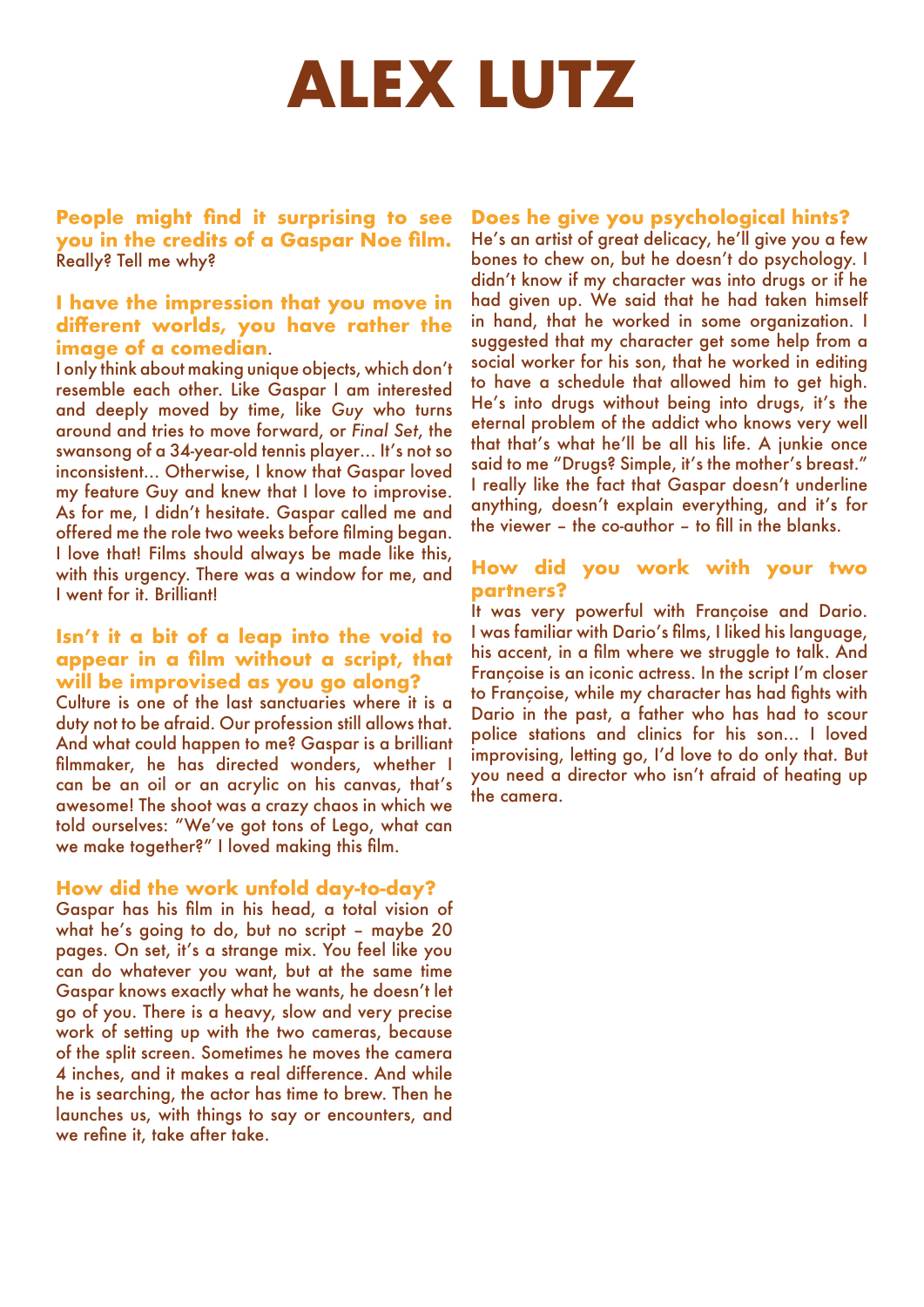# **VORTEX BY GASPAR NOÉ**

**CAST** The Son Alex LUTZ

#### **CREW**

Directed by Gaspar NOÉ Written by Gaspar NOÉ **DP** Benoît DEBIE Sound Ken YASUMOTO Costume Designer<br>
Feditors<br>
Feditors
Feditors
Feditors
Corinne BRUAND

## **FINANCIAL PARTNERS**

With the participation of CANAL+

In coproduction with SHELTER PROD

French Distribution WILD BUNCH

**Francoise LEBRUN** The Father **Dario ARGENTO** The Grandson **Kylian DHERET** 

Produced by The Contract Contract Contract Contract Contract Contract Contract Contract Contract Contract Contract Contract Contract Contract Contract Contract Contract Contract Contract Contract Contract Contract Contract Brahim CHIOUA Production Designer Manual Sean RABASSE – ADC Denis BEDLOW Gaspar NOÉ Serge CATOIRE 1st Assistant Director Claire CORBETTA DOLL

Production **RECTANGLE PRODUCTIONS** WILD BUNCH INTERNATIONAL

Coproduction LES CINÉMAS DE LA ZONE KNM ARTEMIS PRODUCTIONS SRAB FILMS LES FILMS VELVET KALLOUCHE CINÉMA

CINÉ+

With the support of CENTRE NATIONAL DU CINÉMA ET DE L'IMAGE ANIMÉE

With the support of TAXSHELTER.BE & ING TAX SHELTER DU GOUVERNEMENT FÉDÉRAL DE BELGIQUE

International Sales WILD BUNCH INTERNATIONAL